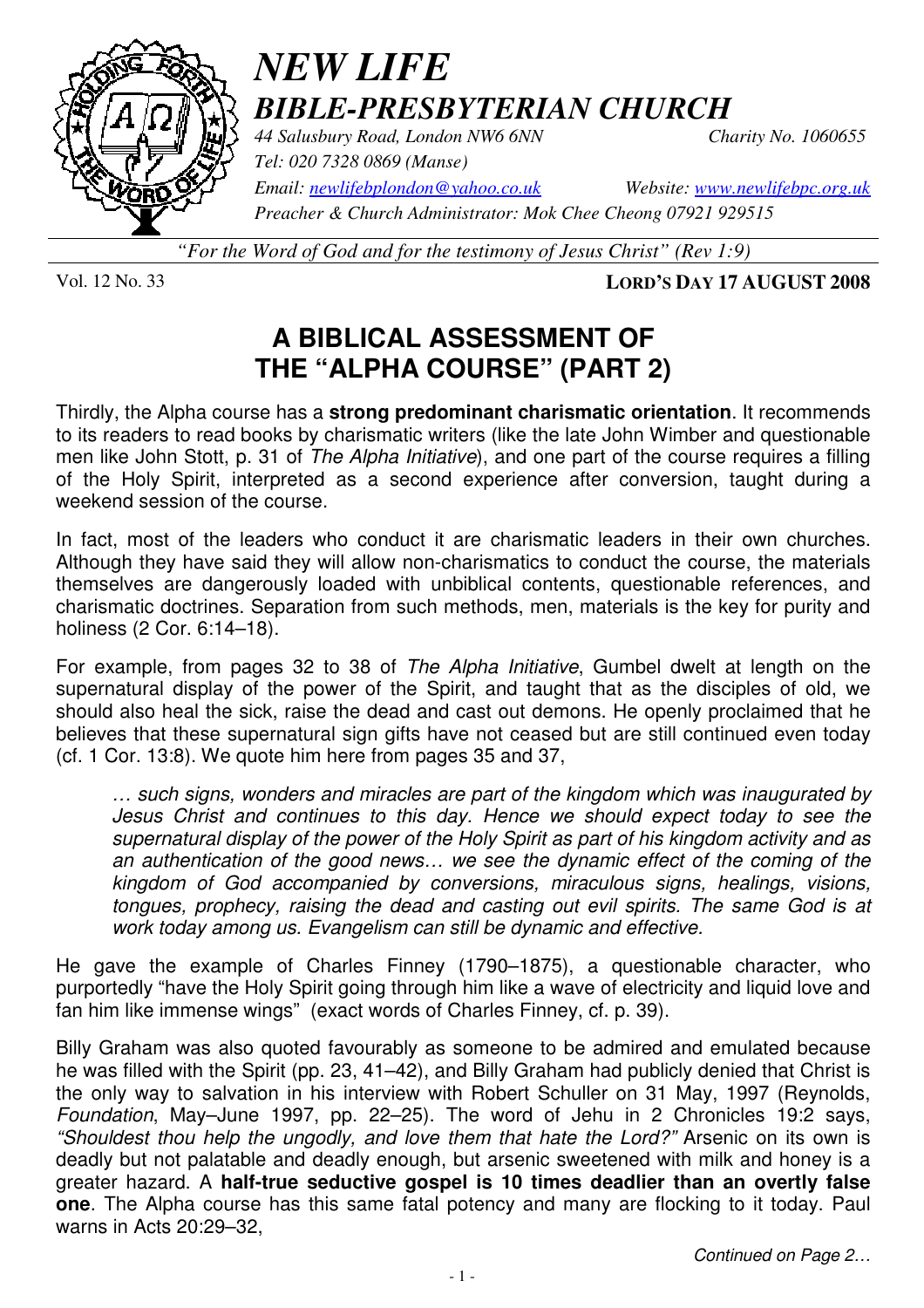For I know this, that after my departing shall grievous **wolves enter in among you, not sparing the flock**. Also of your own selves shall men arise, speaking perverse things, to draw away disciples after them. Therefore **watch**, and **remember**, that by the space of three years I ceased not to warn every one night and day with tears. And now, brethren, I commend you to God, and to the word of his grace, which is able to build you up, and to give you an inheritance among all them which are sanctified.

Then on page 143, he taught of how to pray to receive the gift of tongues. This is one of the most important session of the whole Alpha course. On pages 144–145, he gave details of those whom he believed were filled with the Spirit. We quote from page 142 here,

When praying for people to receive the gift of tongues I have found the greatest barrier is a psychological one—making the first sound. Once a person has made the first sound the rest usually follows quite naturally. In order to help people to get over this barrier I explain this difficulty and suggest that they start by copying what I or one of the other prayers is saying. Then I start to speak in tongues slowly so that they can follow. Once they have made the first sound they are usually away praying in their own language. I encourage them to try and concentrate on their relationship with God and try, as far as possible, not to be self-conscious. Rather they should concentrate on praising God with the new language he has given to them.

He said, some were filled with joy that they burst out laughing. Others are so overwhelmed by the Spirit that they found it hard to remain standing, and started falling. We are all for evangelism, but not at the expense of gospel truth. These were the same phenomena as that of the Holy Laughter phenomena, commonly called the "Toronto Blessing," brought about by Ronnie Ho-ward Browne some years ago, which had misled many and done great harm to the name of evangelical Christianity.

On page 198, he outlines the model of healing prayer, which is Question of Life, pages 213– 214. The emphasis is on the physical and tangible and not the spiritual and eternal. A new doctrine of "sympathy pains" is introduced (p. 148): someone sense pain in his body which is not really there. It presents an alternate "gospel" that is devoid of saving faith, surrender, denial, sacrifice and repentance, but strong on experience and emotional feelings.

In section 13 of the Alpha training manual, Gumbel teaches that the difference between the Protestants and Catholics are totally insignificant compared to things that unite them. He said that it is wonderful that the Spirit always bring churches together and at all cost. The Alpha course is given to **spiritual compromise and accommodates Catholics without a need for conversion**. This is undoing the work of the God-initiated 16th Century Protestant Reformation, in **promoting ecumenism disguised as Christian unity without any biblical doctrinal foundation**.

In section 4, Gumbel says of the church as having a party with feast and celebration, where there is fun and laughter, and everyone having a good time, including people getting "drunk with the Spirit." He uses the celebration in the parable of the Prodigal Son and the marriage supper of the Lamb to support his claims. The church is far from a party of frivolous drunken people. The Apostle Paul says in Romans 14:17–19,

For the kingdom of God is not meat and drink; but righteousness, and peace, and joy in the Holy Ghost. For he that in these things serveth Christ is acceptable to God, and approved of men. Let us therefore follow after the things which make for peace, and things wherewith one may edify another.

1 Chronicles 16:29 and 1 Corinthians 14:33, 40 describe worship as,

Give unto the Lord the glory due unto his name: bring an offering, and come before him: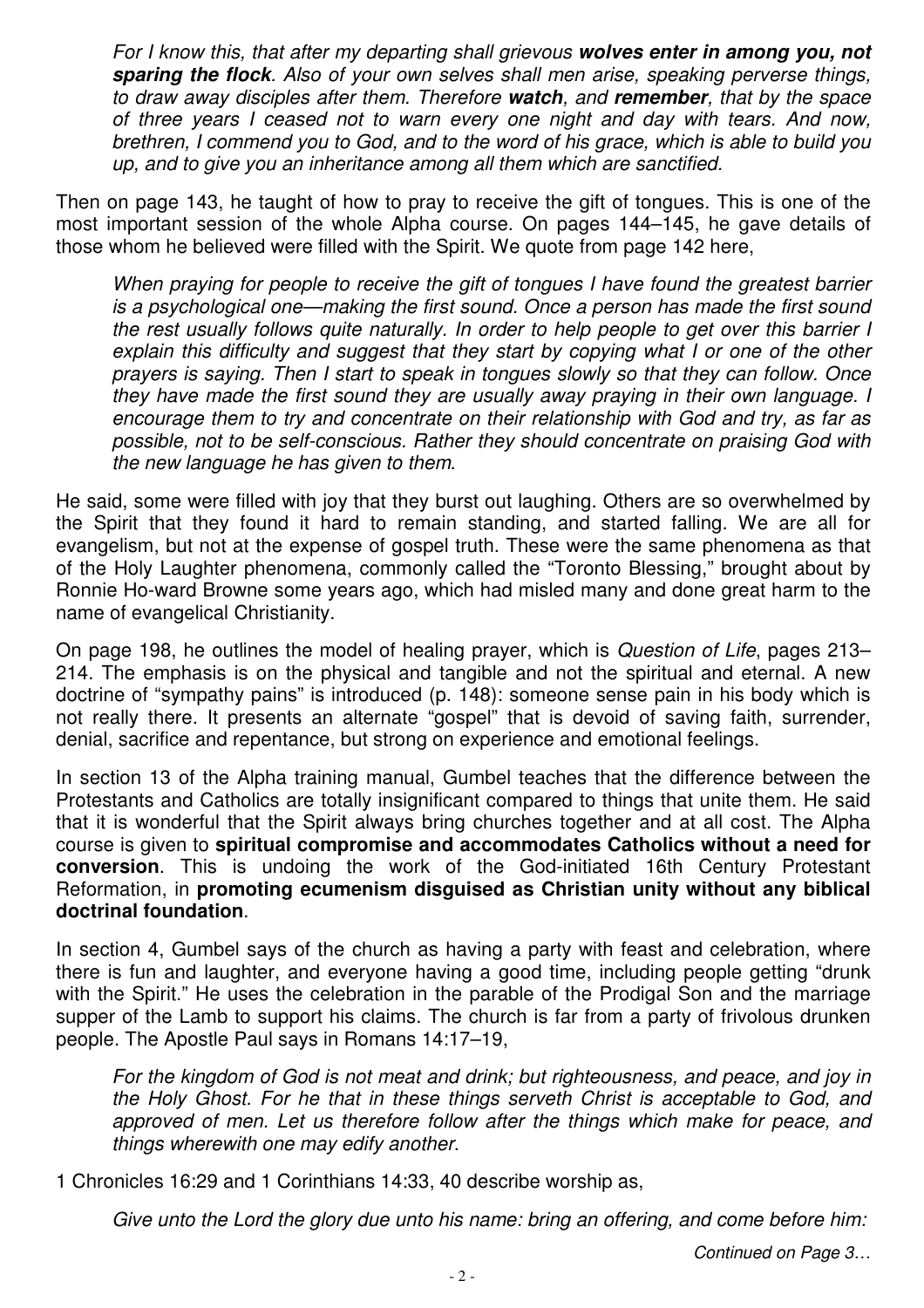worship the Lord in the **beauty of holiness**… For God is **not** the **author of confusion**, but of **peace**, as in all churches of the saints... Let all things be done **decently** and **in order**.

The believers are exhorted to be sober (1 Pet 5:8) and watchful and vigilant, not frivolous, flippant and fun-loving and frolicking with worldly pleasure and entertainment. The analogy betrays a shallow and irreverent attitude and shows disrespect for the churches of Jesus Christ.

The Bible never taught the need for a second post-conversion experience. We are baptised with the Holy Spirit at the point of regeneration (Mark 1:8; Titus 3:5), and we do not need a special course to learn how to be empowered or filled with the Spirit again. We need to daily obey and submit to the teaching of the infallible Word of God, walking in the fear of God (2 Cor. 7:1).

Fourthly, the Alpha course, though teaching some truth, has **introduced error subtly in the name of sharing the gospel**. The wooing of people using the superficial and truncated gospel message is a wily method, enticing them into believing a lie together with some half-truths. Alpha course participants are taught that being filled with the Spirit involves speaking in tongues, and is part of salvation at a post-conversion experience that we should seek. There is no warning of the need to test the Spirit, that is constantly mentioned in the Bible (1 John 4:1; 1 Thess. 5:21; 1 Tim 4:1–7; Acts 20:27–31; Matt 24:24). Participants are vulnerable to all forms of suggestions and false teaching. It presents an experiential, superficial and sensational view of Christian living, rather than a biblically sound understanding of saving faith, repentance and discipleship founded in the Word of the God alone.

A relationship with God is referred to as an experience of the baptism of the Spirit leading to external manifestations. The Bible teaches us that salvation comes through a saving faith in Christ alone, and is not accompanied by external signs and manifestations (Matt 11:28–30; Rom 10:9–10; John 1:12; 1 John 1:9; Acts 16:31; Titus 3:5). The filling of the Spirit does not lead to tangible and physical signs but reverential joy and worship and a fear of God (Eph 6:18–21), an illumined mind and a hunger for the Word and prayer (John 14:26; 16:13). Consider the testimony given on pages 115–116 of the book,

Then came the Alpha weekend, which was unbelievable. It felt as though we were developing real fellowship among the group and getting closer to the Spirit of God all the time. Nicky asked the Holy Spirit to come and fill us while we were all standing up. He said, "He's working around the room," and I heard and felt a blowing in my left ear. About two minutes later my knees started to buckle and I collapsed into my chair. I received the gift of tongues and at the end of the weekend I was full of joy and love for everyone.

We went to church that night and I was in the front row. I felt the presence of the Spirit all through the service. After the sermon we started to sing a song and I immediately felt God's presence and started to cry. Sandy [Miller, vicar of Holy Trinity] asked people to come forward for physical healing and I went forward for healing on my back. Sandy then asked the new Alpha people to help heal. A man called Ray came up to me and asked me what I wanted healing for. I said, "My back," and he asked if there was anything else, as my eyes were red from crying. I said "No." A husband and wife named Miek and Di from the Alpha task force came to help. I was taken to the side chapel and they started to pray for me. I felt the Spirit start from my feet and "wash" through my body. I then felt the most unbelievably complete joy and began laughing uncontrollably. When it was all over I felt completely reborn. When I got home I prayed in tongues in the car for half an hour and slept like a log that night.

In the sessions, Nicky Gumbel make reference to the late John Wimber of the Vineyard…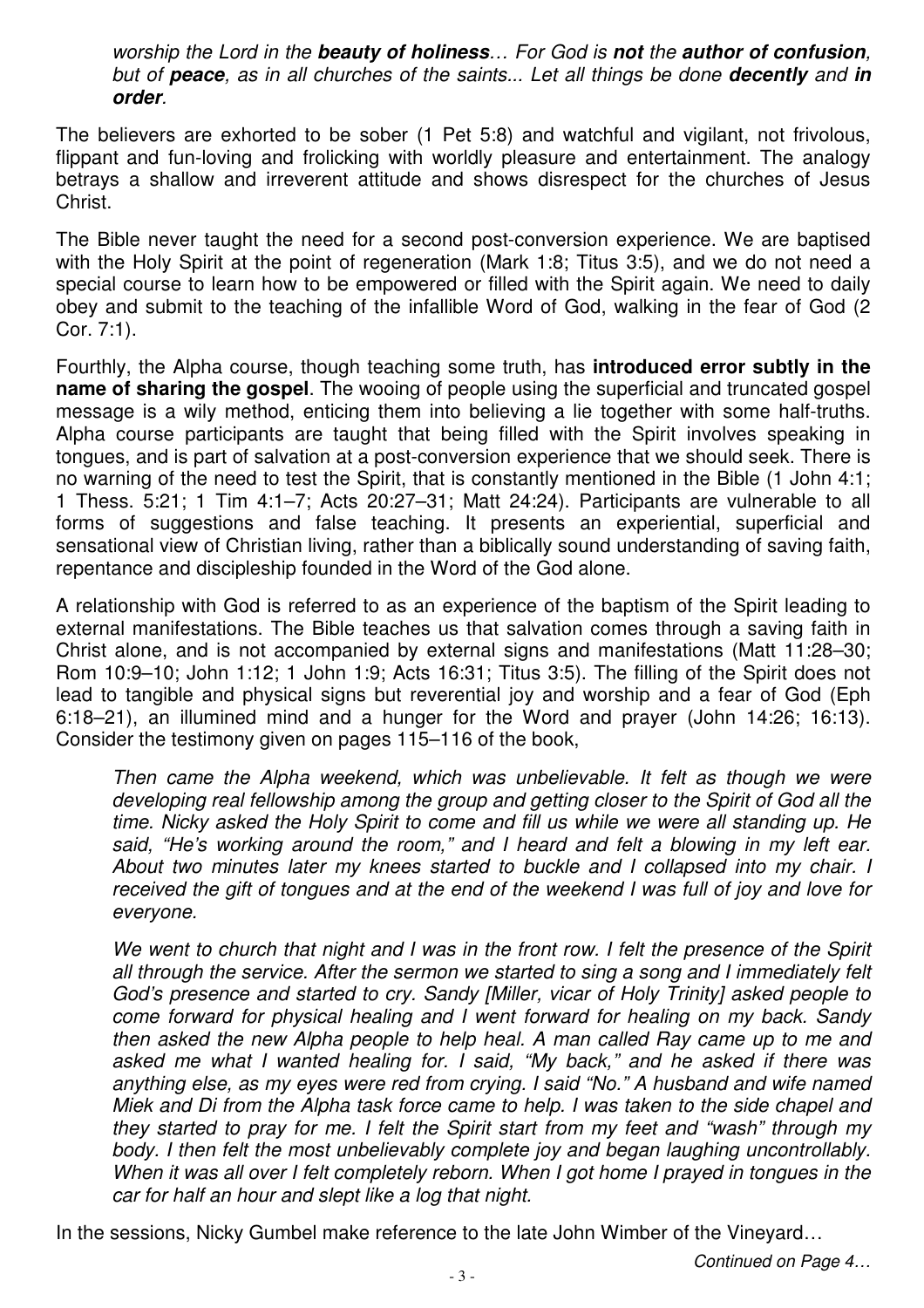ministries, who apparently had the word of knowledge and supernatural revelation. This is undermining the doctrine of the **sufficiency of the Scriptures, an important touchstone for the Reformers** of the 16th Century Reformation. (Wimber is notorious for his book on Power Evangelism, with heavy emphasis on signs and wonders.)

#### **Conclusion**

We are living in a confused and deceptive world today, even in the ecclesiastical scene. Fakes, counterfeits, charlatans and fanatics are everywhere, and many gullible and credulous friends have fallen prey to them. Many are desperately trying to seek God but found "Him" in all the wrong places. Others are looking for a convenient Saviour, without the need for repentance and discipleship, and Alpha presents that to them. Others are sincerely misled. Jesus says in Matthew 7:20–23,

Wherefore by their fruits ye shall know them. Not every one that saith unto me, Lord, Lord, shall enter into the kingdom of heaven; but he that doeth the will of my Father which is in heaven. Many will say to me in that day, Lord, Lord, have we not prophesied in thy name? and in thy name have cast out devils? And in thy name done many wonderful works? And then will I profess unto them, I never knew you: depart from me, ye that work iniquity.

**Alpha's support base is suspect**. It finds encouragement from those who opposed the true evangelical faith. Even liberals, Catholics and New Agers, who have abandoned the evangelical faith, find much good in Alpha. (For the record, the greatest user for the alpha course are the RCs today) This assent and appreciation by the enemies of the gospel speak eloquently for itself, concerning the questionable content of the Alpha course. Paul reminds us in 2 Thessalonians 2:15, "Therefore, brethren, stand fast, and hold the traditions which ye have been taught, whether by word, or our epistle." The attractiveness and creativity of the Alpha course are not denied. Admittedly, some elements may be useful and practical, but, being tainted with unsound theology, it renders it altogether suspect and questionable. After some study and investigation, it is my humble submission that the Alpha course, with its **defective views on the gospel**, has **erred substantially** and is not acceptable as a tool for evangelism no matter how appealing or enticing it is to the people in the unbelieving world. We appeal for **spiritual discernment** and godly **prudence** from the redeemed community. The words of Chris Hand, Co-founder of Christian Research Network and author of Signs and Wonders Movement Exposed, are quoted here for our concluding thoughts (Falling Short-The Alpha Course Examined, Surrey: Day One Publications, 1998, 100–101):

There is no magic wand to be waved. Our task is to use the opportunities presented to us as vigorously as possible, but never to lose the true essence of the gospel which we preach. **We are not at liberty to offer anything else**. If the gospel, preached as carefully, prayerfully, seriously and lovingly as God enables us to preach, does not save people, we have nothing else that we can offer them. If people refuse the message of life, there is no other message that we can give them. **If they cannot be brought to listen to the truth, we have no mandate to tell them something else**.

However helpless we may feel in the face of such overwhelming apathy, we have no licence to produce **another gospel** and use something that seems to "work." If people will not hear the gospel, then they will not hear anything else. As the rich man, suffering the torments of hell, is told when he remonstrated about the need for signs and wonders to convince his five brothers, "If they hear not Moses and the prophets, neither will they be persuaded, though one rose from the dead" (Luke 16:31).

Somehow, the church has lost confidence in the fact that the Lord will not allow His Word to be broken. What He has said, He has meant. If, having discharged the responsibility given to us, the results are still meagre, that has to be left to the...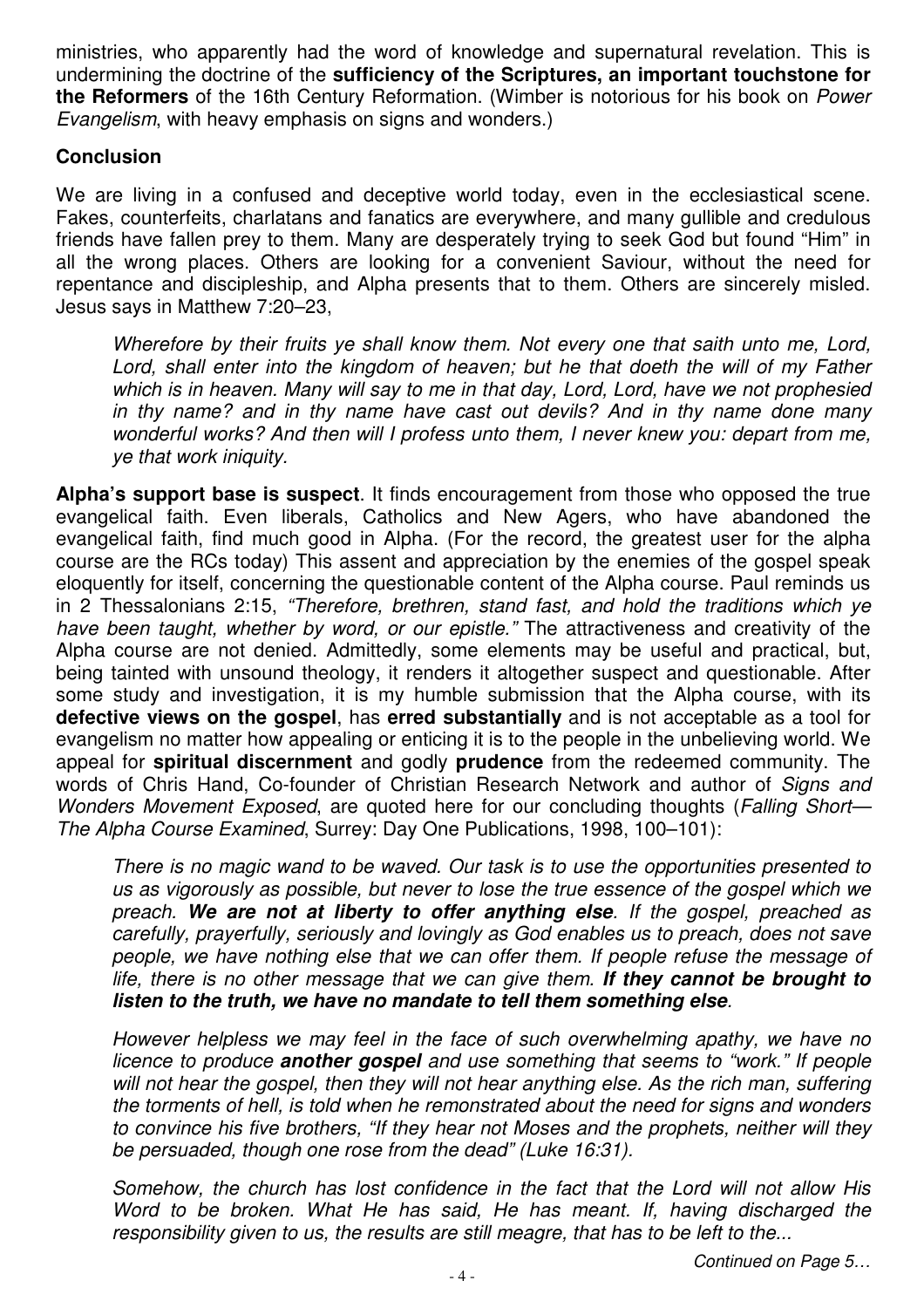sovereignty of God. Unfortunately, in practice, there is a marked reluctance to believe in this doctrine. If the means that God has appointed are not bearing the fruit that we should desire to see, that is not the signal to change the means. Perhaps if the church was more careful and faithful in the discharge of the duties given to her, there would by now have been more to show for our efforts. Carelessness may have robbed the church of much of its blessing. God has not undertaken to bless shoddy work. While casting around to find "something that works," we may have missed some very obvious matters closer to home that have been overlooked. Perhaps it is time for some to biblically and prayerfully **examine again the gospel that is preached** today for their pulpits or classes and to review the evangelistic literature and methods that we employ today.

By Rev (Dr) Jack Sin, Maranatha B-P Church, S'pore (adapted from Evangel Weekly dated 13 July 2008) ------------------------------------------------------------------------------------------------------------------------------

### **YOUTH CONTEMPORARY ISSUES BY DR JACK SIN Q&A – TRANSCRIBED BY KEENE CHEN (PART 3)**

**7. I needed a track suit but I did not buy it. Instead I borrowed it from a male friend in college. My friends told me that since I need it for 2 years in college, I might as well buy one. However, I had since used the track suit which I borrowed from this male friend. Until now, I have not returned it to him since he did not ask me to do so. Are my actions correct?** 

What you can do is to let this person know, saying that I still have your track suit. Do you want me to return it to you, or keep it for good, or pay you for it? Be honest and reimburse him if he asks for it. Once I borrowed a book for my friend and I accidentally put it in my library. Then one day, I discovered it and was shocked and quickly returned it to the person and apologised. He said I could have it. If he gives it to you, it's okay. However, let's say you quietly keep it, then it's wrong. Honour God and owe man nothing, that is a good principle in life.

#### **8. There are differences in human opinion on how God guides His people today, for example, dreams, circumstances, peace in one's heart, feeling 'led' to do something, or simply following the moral guidance of the Bible without a personal word from God.**

What does the Bible say? What is qualified as/meant by "the leading/guidance of the Holy Spirit"? What form of guidance would be considered extra-biblical revelation?

God does not speak to us through dreams and visions anymore. Heb 1:1-2 says "God who at sundry times and in divers manners spake in time past unto the fathers by the prophets, Hath in these last days spoken unto us by his Son, whom he hath appointed heir of all things, by whom also he made the worlds;" However, God speaks to us through His preaching or reading of his word, by answers to prayer, His people especially those who are godly, prevailing circumstances, and the peace in the heart, but not dreams and visions.

The canon is complete and there is no necessity for additional supernatural revelations. But read Prov 3:5-7, Psa 37:1-7 and Eph 5;15-17 for a better understanding of biblical guidance, and the article I wrote for the Maranatha Messenger in the MBPC website for a deeper study.

#### **In conclusion:**

Finally, one very good question in general if you don't know if something is right or wrong is to ask yourself: "If Christ were to be present with you, would you be comfortable doing that thing in the presence of God? Read 1 Cor 6:12,8:9 and 10.23,31. If you can say that with a clear conscience, go ahead. If not, be careful and stop it before it is too late. Remember that God is always with us hope this helps.